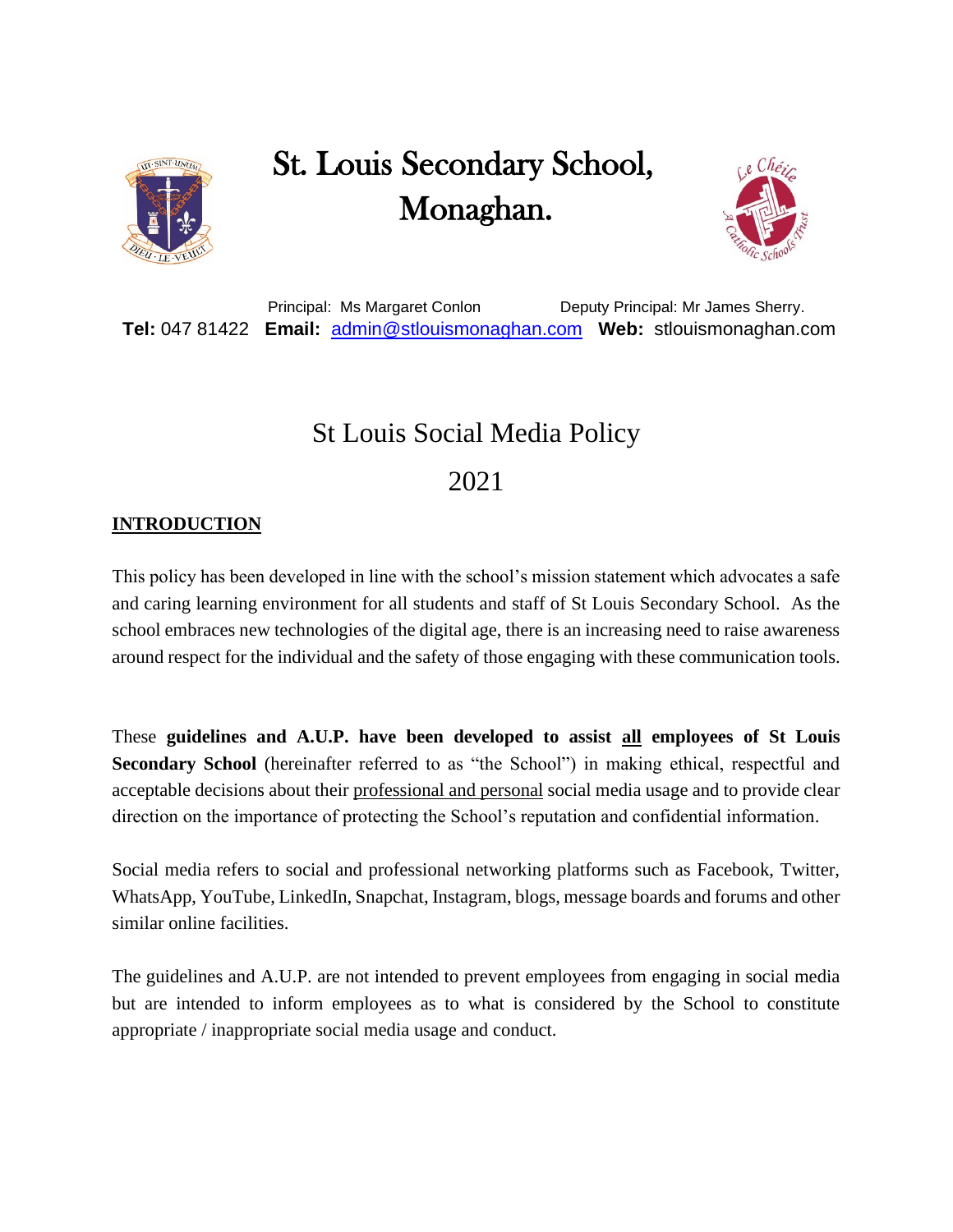For those employees who are members of the School's teaching staff, the guidelines and A.U.P. give effect to agreed professional protocols as prescribed by the Code of Professional Conduct for Teachers (Teaching Council, June 2012)which provides that teachers should:-

"*ensure that any communication with pupils/students, colleagues, parents, school management and others is appropriate, including communication via electronic media, such as email, texting and social networking sites.*"

and

"*ensure that they do not knowingly access, download or otherwise have in their possession while engaged in school activities, inappropriate materials/images in electronic or other format.*"

All employees should be mindful of what they post on social media, who can see it and how it can be linked back to the School and work colleagues. Misuse of social media can cause injury to others and can have a negative impact on the reputation of the School. Social media communications are never truly private and once information is published it becomes part of a permanent record.

## Employees are **at all times prohibited from using or publishing information on social media which has the potential to negatively impact / reflect on the School and / or its employees and / or its students e.g.:-**

-Publishing defamatory, abusive or offensive material concerning any employee, volunteer, member of School management, parent(s), student(s), visitor or other member of the School community;

-Publishing any confidential or sensitive information concerning the School or members of the School community;

-Publishing material that might reasonably be considered to have the effect of damaging the reputation of the School.

-Publishing any material that breaches the schools Data Protection Policy.

The School reserves the right to take disciplinary action, up to and including dismissal, in respect of employees who engage in prohibited conduct and conduct in breach of this policy. Given the ever developing and changing nature of social media and the internet these guidelines and policy will be reviewed and adapted as required.

This policy should be read in conjunction with staff policies which are applicable to social media usage, in particular the dignity at work, internet and email usage, data protection, the Code of Professional Conduct for Teachers and other and disciplinary policies and procedures.

## **SOCIAL MEDIA USAGE ON A SOCIAL MEDIA SITE OR PROFILE ESTABLISHED IN THE COURSE OF EMPLOYMENT WHICH RELATES TO SCHOOL BUSINESS / MATTERS**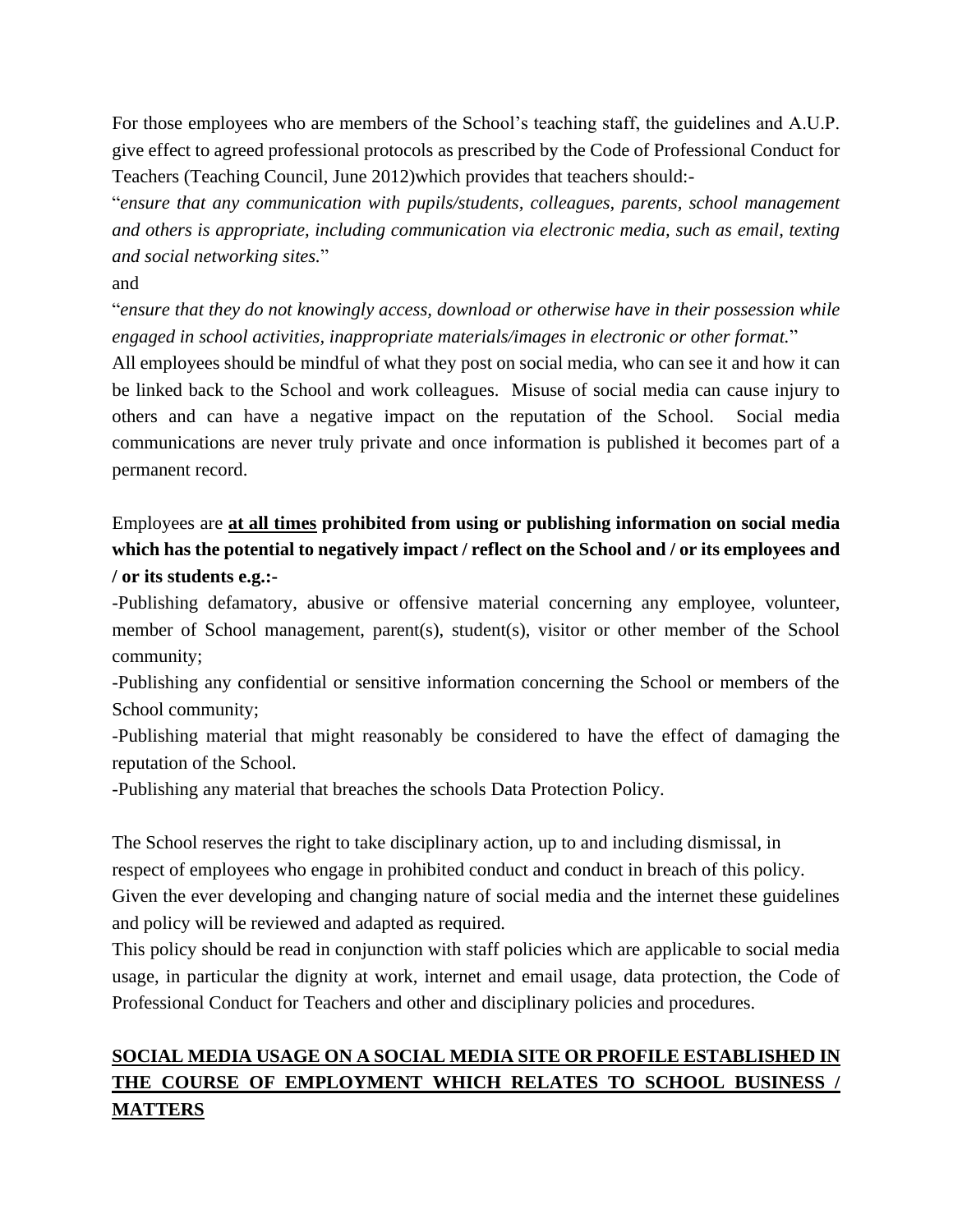**Seek permission:** Employees must seek or have permission from the Principal / Deputy Principals before setting up a site or profile relating to School business and or School matters / registering in the School's name on social media sites, user groups, special interest forums and bulletin boards / using social media for teaching and learning purposes.

**Property:** The property rights in a sanctioned social media account in the name of or on behalf of the School are vested in the School.

**Responsibility:** A permitted employee is responsible for his/her social media usage, for ensuring that private and confidential information is respected and protected at all times and for compliance with the terms and conditions of the relevant social media platform.

**Privacy & Confidential information:** Confidential information pertaining to the School, its employees, volunteers, students, parents and others in the School community must be respected and maintained at all times. Personal information about any students, parents, employees or volunteers must not be divulged or discussed on social media sites.

**Unacceptable use:** Employees must not create, publish, download or communicate material/content that could reasonably be regarded as defamatory, inappropriate, discriminatory, offensive, hostile, pornographic, damaging to the School's reputation or referring to a third person without their permission. Uploading, forwarding or linking to the aforementioned content is also unacceptable. Employees must never reveal sensitive details whether relating to the School, its employees, volunteers, students, parents and other members of the School community on social media sites.

**Behaviour:** Postings by an employee on a social media site that are defamatory, inappropriate, discriminatory, offensive, hostile, pornographic, divulging personal data without consent or damaging to the School's reputation will be addressed pursuant to the School's disciplinary procedure and may result in disciplinary sanction up to and including dismissal.

#### **PERSONAL SOCIAL MEDIA USAGE**

**Boundaries:** Personal profiles should not be used to conduct school business or to communicate with students/parents. Online interaction with management, other employees and/or school contacts should be appropriate and professional in nature. Employees must not use the official School e-mail address when participating in personal social media / social media that is not related to the employee's job. Personal use of social media must not occur during working time but is restricted to break times at work.

**Identity:** Where an employee chooses to identify him/herself on social media as an employee of the School, s/he must make it clear that their communications do not represent the School, its ethos,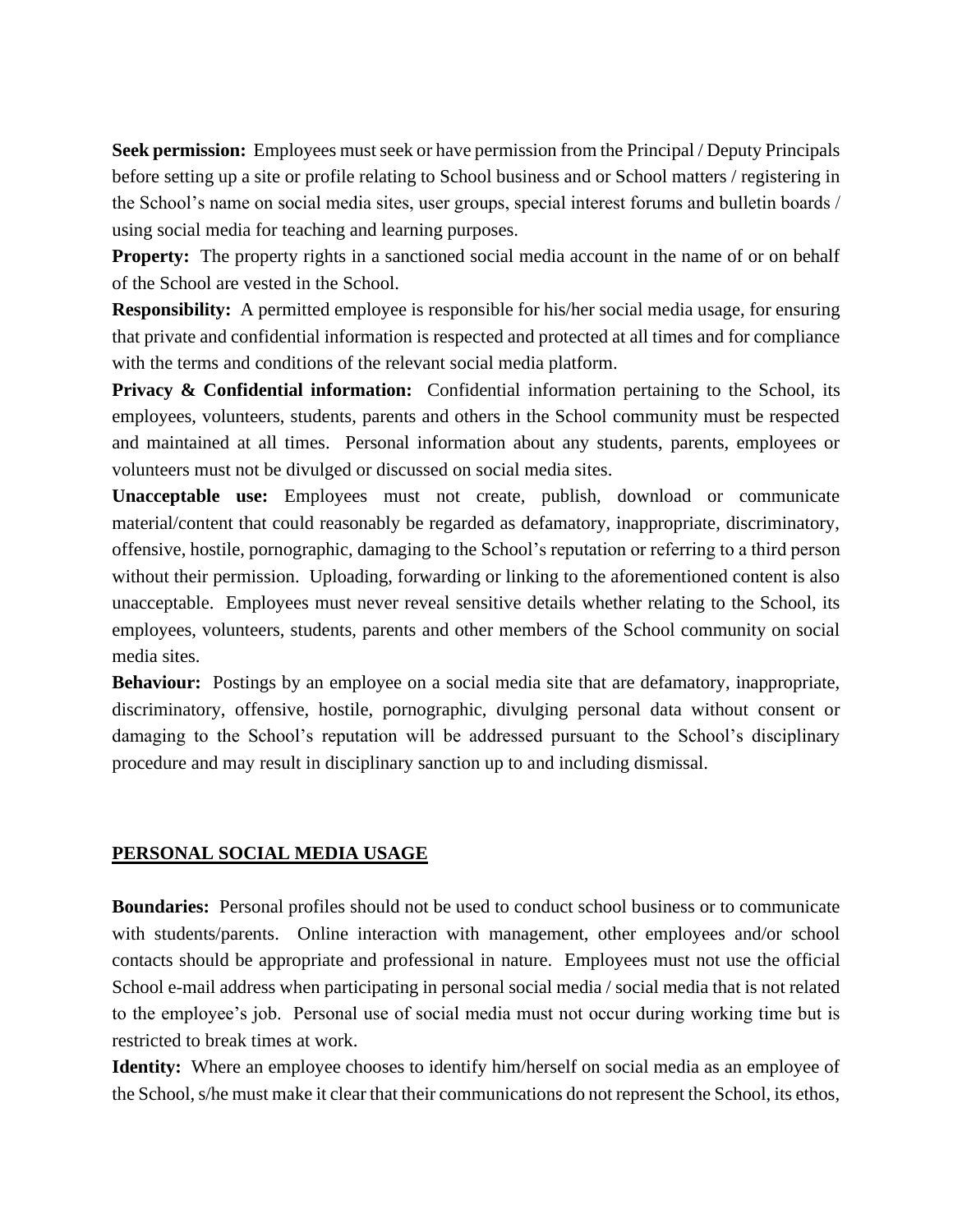position, opinions or views. The employee must write in the first person and state clearly s/he is posting in a personal capacity and not in the course of employment or on behalf of the School and state clearly that the views expressed are his/her own and not those of the School. Employees should at all times be mindful of their communications and possible consequences.

**Be mindful and respectful:** Employees must be mindful that their conduct not only reflects on themselves but also reflects on their professionalism and the School. Employees should exercise sound judgement, common sense and respect when participating in social media. Employees should not use insulting, offensive or disparaging language. If in doubt, don't publish or post anything. Information published online is permanent and never completely private.

**Responsibility:** Employees are personally responsible for their posts and actions on social media. **Privacy & Confidential information:** The obligations detailed at (A)(iv) above apply also to employees' personal social media usage. Do not divulge or discuss confidential information pertaining to the School, its employees, volunteers, students, parents and others in the School community and personal information, including photographs, of third persons (including employees, students, parents and other members of the School community) must not be posted, divulged or discussed without the permission of the person concerned.

**Unacceptable use:** Employees must not create, publish, download or communicate material/content that could reasonably be regarded as defamatory, inappropriate, discriminatory, offensive, hostile, pornographic, damaging to the School's reputation or referring to a third person without their permission. Uploading, forwarding or linking to the aforementioned content is also unacceptable. Employees must never reveal sensitive details whether relating to the School, its employees, volunteers, students, parents and other members of the School community on social media sites.

**Behaviour:** Postings by an employee on a social media site that are defamatory, inappropriate, discriminatory, offensive, hostile, pornographic, divulging personal data without consent or bring the School into disrepute will be addressed pursuant to the School's disciplinary procedure and may result in disciplinary sanction up to and including dismissal.

#### **REPORTING**

Employees should immediately report to the Principal / Deputy Principals any inappropriate, abusive or defamatory or other unacceptable social media activity concerning the School, its employees, volunteers, students or other members of the School community. Such reports will be fully and confidentially investigated, the reported activity will be reviewed and, where appropriate, the content will be reported using the relevant online reporting mechanism.

#### **ENFORCEMENT**